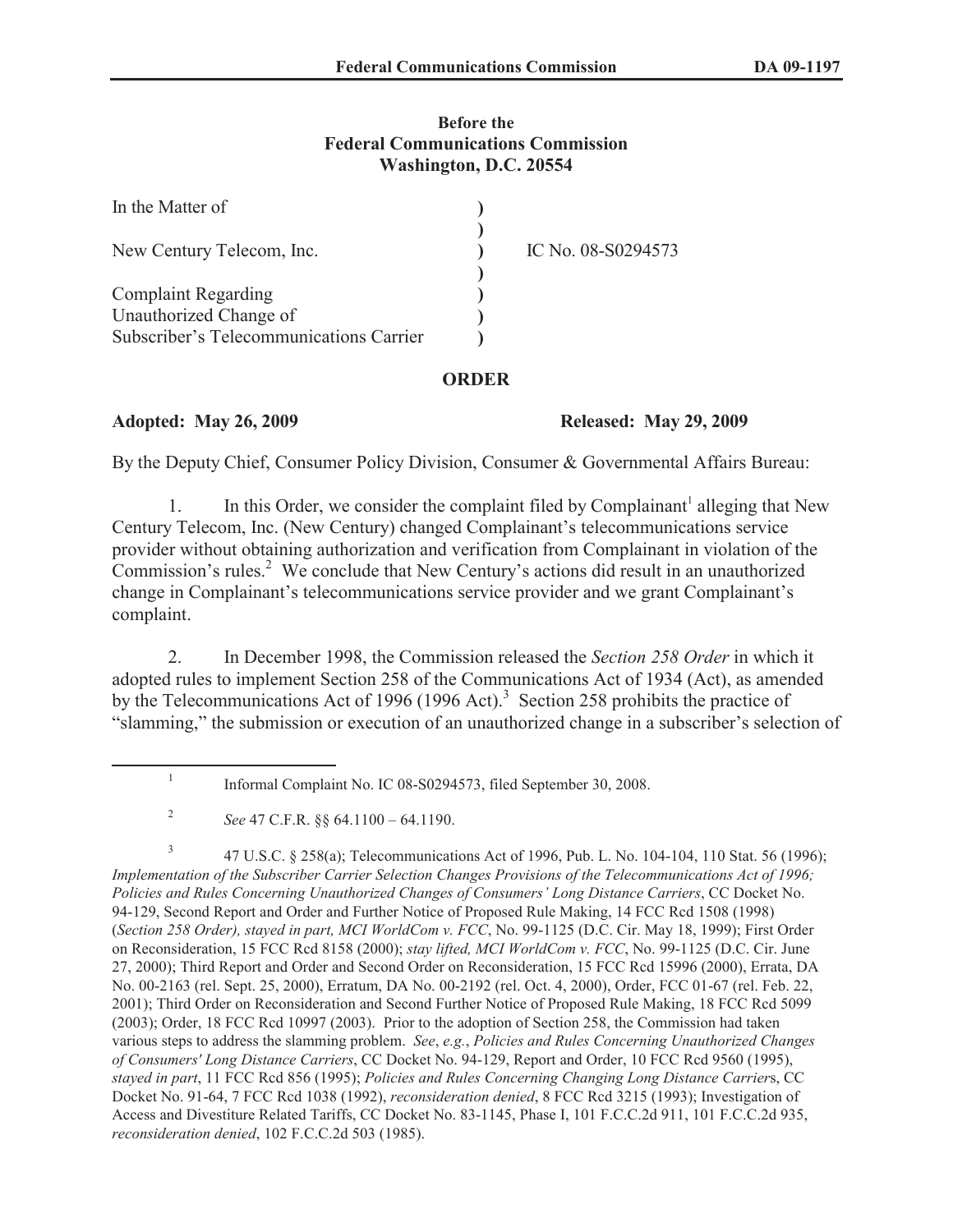a provider of telephone exchange service or telephone toll service.<sup>4</sup> In the *Section 258 Order*, the Commission adopted aggressive new rules designed to take the profit out of slamming, broadened the scope of the slamming rules to encompass all carriers, and modified its existing requirements for the authorization and verification of preferred carrier changes. The rules require, among other things, that a carrier receive individual subscriber consent before a carrier change may occur.<sup>5</sup> Pursuant to Section 258, carriers are absolutely barred from changing a customer's preferred local or long distance carrier without first complying with one of the Commission's verification procedures.<sup>6</sup> Specifically, a carrier must: (1) obtain the subscriber's written or electronically signed authorization in a format that meets the requirements of Section 64.1130; (2) obtain confirmation from the subscriber via a toll-free number provided exclusively for the purpose of confirming orders electronically; or (3) utilize an independent third party to verify the subscriber's order.<sup>7</sup>

3. The Commission also has adopted liability rules. These rules require the carrier to absolve the subscriber where the subscriber has not paid his or her bill. In that context, if the subscriber has not already paid charges to the unauthorized carrier, the subscriber is absolved of liability for charges imposed by the unauthorized carrier for service provided during the first 30 days after the unauthorized change.<sup>8</sup> Where the subscriber has paid charges to the unauthorized carrier, the Commission's rules require that the unauthorized carrier pay 150% of those charges to the authorized carrier, and the authorized carrier shall refund or credit to the subscriber 50% of all charges paid by the subscriber to the unauthorized carrier.<sup>9</sup> Carriers should note that our actions in this order do not preclude the Commission from taking additional action, if warranted, pursuant to Section 503 of the Act.<sup>10</sup>

4. We received Complainant's complaint on September 30, 2008, alleging that Complainant's telecommunications service provider had been changed from Birch Communications to New Century without Complainant's authorization. Pursuant to Sections 1.719 and 64.1150 of our rules, $11$  we notified New Century of the complaint and New Century

7 *See* 47 C.F.R. § 64.1120(c). Section 64.1130 details the requirements for letter of agency form and content for written or electronically signed authorizations. 47 C.F.R. § 64.1130.

8 *See* 47 C.F.R. §§ 64.1140, 64.1160. Any charges imposed by the unauthorized carrier on the subscriber for service provided after this 30-day period shall be paid by the subscriber to the authorized carrier at the rates the subscriber was paying to the authorized carrier at the time of the unauthorized change. *Id.*

9 *See* 47 C.F.R. §§ 64.1140, 64.1170.

<sup>10</sup> *See* 47 U.S.C. § 503.

<sup>11</sup> 47 C.F.R. § 1.719 (Commission procedure for informal complaints filed pursuant to Section 258 of the Act); 47 C.F.R. § 64.1150 (procedures for resolution of unauthorized changes in preferred carrier).

<sup>4</sup> 47 U.S.C. § 258(a).

<sup>5</sup> *See* 47 C.F.R. § 64.1120.

<sup>6</sup> 47 U.S.C. § 258(a).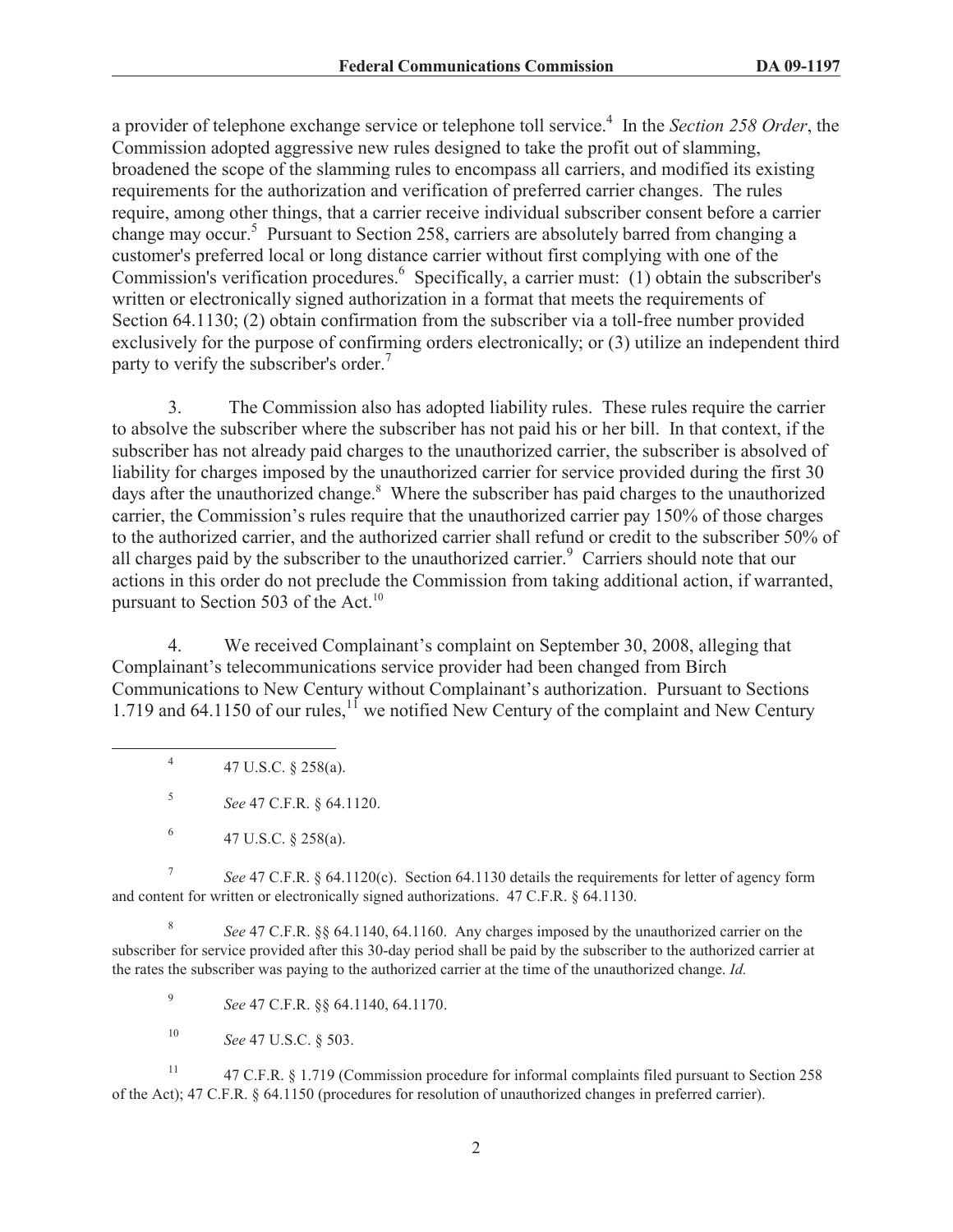responded on August 1, 2008.<sup>12</sup> New Century states that authorization was received and confirmed through independent third party verification (TPV). We have reviewed the TPV. New Century submitted with its response. The verifier confirmed that Complainant wanted to switch calls from "state to state calls." InterLATA service in Complainant's State of Missouri includes state-to-state calls, instate calls, interLATA calls, and international calls. The verifier, therefore, only confirmed that the person on the call wanted to switch part of a service, which one cannot do. We thus conclude that New Century did not provide clear and convincing evidence that Complainant wanted to change her interLATA service.<sup>13</sup> Therefore, New Century violated the Commission's carrier change rules and we discuss New Century's liability below.<sup>14</sup>

5. Mew Century must remove all charges incurred for service provided to Complainant for the first thirty days after the alleged unauthorized change in accordance with the Commission's liability rules.<sup>15</sup> We have determined that Complainant is entitled to absolution for the charges incurred during the first thirty days after the unauthorized change occurred and Birch Communications nor New Century may pursue any collection against Complainant for those charges.<sup>16</sup> Any charges imposed by New Century on the subscriber for service provided after this 30-day period shall be paid by the subscriber at the rates the subscriber was paying to Birch Communications at the time of the unauthorized change.<sup>17</sup>

6. Accordingly, IT IS ORDERED that, pursuant to Section 258 of the Communications Act of 1934, as amended, 47 U.S.C. § 258, and Sections 0.141, 0.361 and 1.719 of the Commission's rules, 47 C.F.R. §§ 0.141, 0.361, 1.719, the complaint filed by Complainant against New Century Telecom IS GRANTED.

7. IT IS FURTHER ORDERED that, pursuant to Section 64.1170(d) of the Commission's rules, 47 C.F.R. § 64.1170(d), Complainant is entitled to absolution for the charges incurred during the first thirty days after the unauthorized change occurred and neither Birch Communications nor New Century may pursue any collection against Complainant for those charges.

<sup>13</sup> *See* 47 C.F.R. §§ 64.1120(c)(3)(iii), 64.1150(d).

<sup>14</sup> If Complainant is unsatisfied with the resolution of this complaint, Complainant may file a formal complaint with the Commission pursuant to Section 1.721 of the Commission's rules, 47 C.F.R. § 1.721. Such filing will be deemed to relate back to the filing date of such Complainant's informal complaint so long as the formal complaint is filed within 45 days from the date this order is mailed or delivered electronically to Complainant. *See* 47 C.F.R. § 1.719.

<sup>15</sup> *See* 47 C.F.R. § 64.1160(b).

<sup>16</sup> *See* 47 C.F.R. § 64.1160(d).

<sup>17</sup> *See* 47 C.F.R. §§ 64.1140, 64.1160.

<sup>&</sup>lt;sup>12</sup> New Century Telecom's Response to Informal Complaint No. 08-S0294573, received August 1, 2008.